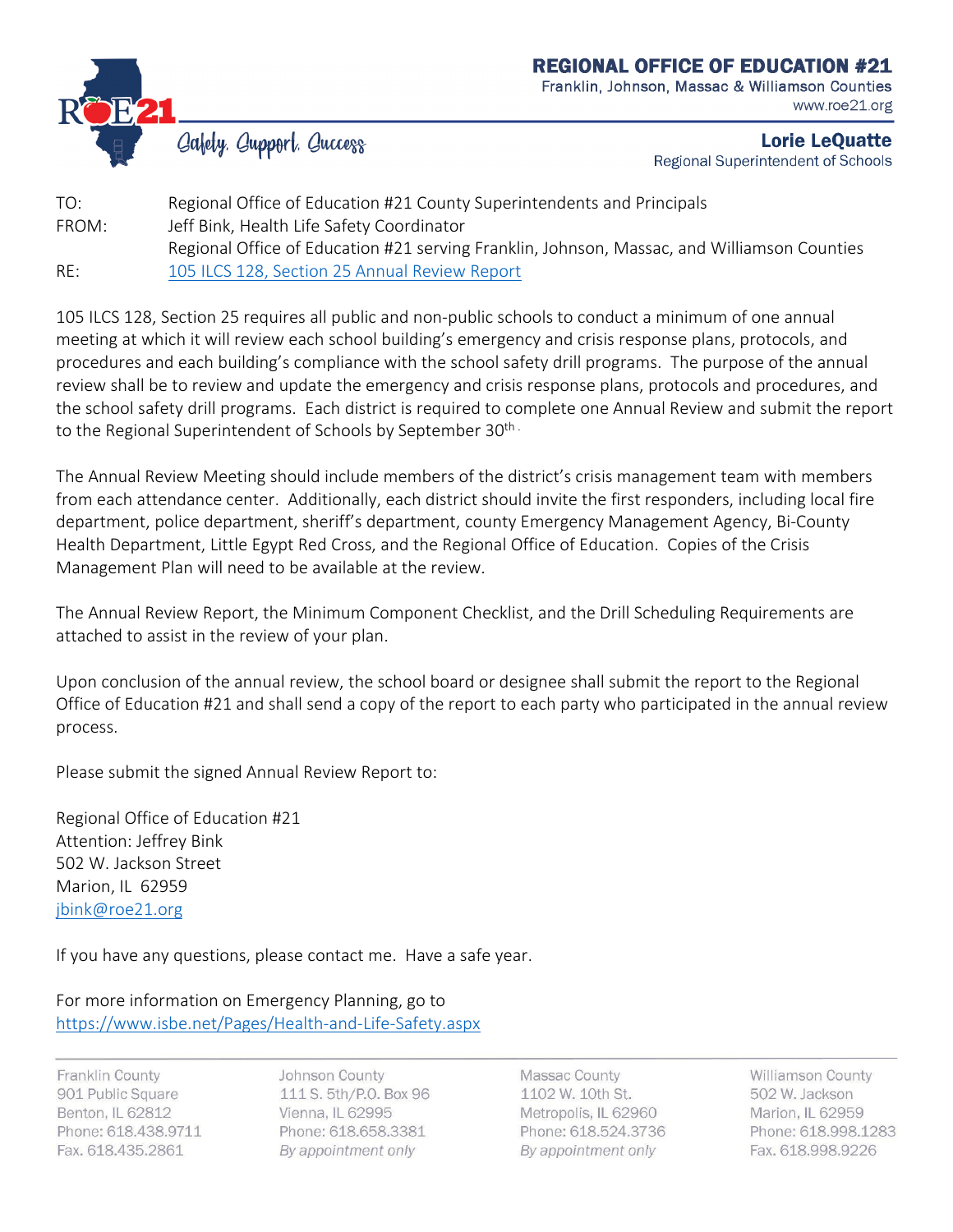## **Annual Review Report-2021-22**

District: School: School: School: Annual Review Date(s):  $\Box$ 

## 105 ILCS 128, Section 25. **Annual Review Meeting**

- a) **Purpose.** Each school (public and non-public), through its school board or the board's designee shall conduct a minimum of one annual meeting at which it will review each school building's emergency and crisis response plans, protocols, and procedures and each building's compliance with the school safety drill programs. The purpose of this annual review shall be to review and update the emergency and crisis response plans, protocols and procedures, and the school safety drill programs.
- b) **Participants**. Each school board or the board's designee is required to participate in the annual review and to invite each of the following parties to the annual review and provide each party with a minimum of 30-days' notice before the date of the annual review:
	- 1) Principal(s) or designee.\_\_\_\_\_\_\_\_\_\_\_\_\_\_\_\_\_\_\_\_\_\_\_\_\_\_\_\_\_\_\_\_\_\_\_\_\_\_\_\_\_\_\_\_\_\_\_\_\_\_\_\_\_\_\_\_\_\_\_\_\_\_\_\_\_\_\_\_\_\_\_.
	- 2) Representatives of any other education-related organization or association deemed appropriate by district.
	- 3) Representatives from all local first responder organizations to participate, advise, and consult in the review process, including but not limited to:

\_\_\_\_\_\_\_\_\_\_\_\_\_\_\_\_\_\_\_\_\_\_\_\_\_\_\_\_\_\_\_\_\_\_\_\_\_\_\_\_\_\_\_\_\_\_\_\_\_\_\_\_\_\_\_\_\_\_\_\_\_\_\_\_\_\_\_\_\_\_\_\_\_\_\_\_\_\_\_\_\_\_\_\_\_\_\_\_\_\_\_\_.

- A) Appropriate local fire department or district(s). \_\_\_\_\_\_\_\_\_\_\_\_\_\_\_\_\_\_\_\_\_\_\_\_\_\_\_
- B) Appropriate local law enforcement agency. **\_\_\_\_\_\_\_\_\_\_\_\_\_\_\_\_\_\_\_\_\_\_\_\_\_\_\_\_\_\_\_\_\_\_**
- C) Appropriate local emergency medical services agency if the agency is a separate, local first responder unit.
- D) Any other member of the first responder or emergency management community that has contacted the district superintendent or his or her designee during the past year to request involvement in a school's emergency planning or drill process. \_\_\_\_\_\_\_\_\_\_\_\_\_\_\_\_\_\_\_\_\_\_\_\_\_\_\_\_\_\_\_\_\_\_\_\_\_\_\_\_\_\_\_\_\_\_\_\_\_\_\_\_\_\_\_\_\_\_\_\_\_\_\_\_\_\_.

\_\_\_\_\_\_\_\_\_\_\_\_\_\_\_\_\_\_\_\_\_\_\_\_\_\_\_\_\_\_\_\_\_\_\_\_\_\_\_\_\_\_\_\_\_\_\_\_\_\_\_\_\_\_\_\_\_\_\_\_\_\_\_\_\_\_\_\_\_\_\_\_\_\_\_\_\_\_\_\_\_\_\_\_\_\_\_\_\_\_.

\_\_\_\_\_\_\_\_\_\_\_\_\_\_\_\_\_\_\_\_\_\_\_\_\_\_\_\_\_\_\_\_\_\_\_\_\_\_\_\_\_\_\_\_\_\_\_\_\_\_\_\_\_\_\_\_\_\_\_\_\_\_\_\_\_\_\_\_\_\_\_\_\_\_\_\_\_\_\_\_\_\_\_\_\_\_\_\_.

- 4) School board's choice to invite to the annual review any other persons who it believes will aid in the review process, including, but not limited to, any members of any other education-related organization or the first responder or emergency management community.
- c) **Report.** Upon conclusion of annual review, school board or board's designee shall sign one page report including:
	- 1)Summary of recommended changes to existing school safety plans and drill plans are attached.
	- 2) The parties listed above (b) were invited to the annual review and provided with a minimum of 30-days' notice before the date of the annual review. The annual review's attendance record is attached.
	- 3) This certifies that an effective review of the emergency and crisis response plans, protocols, and procedures and the school safety drill programs for all/every school building at \_\_\_\_\_\_\_\_\_\_\_\_\_\_\_\_\_\_\_\_\_\_\_\_ (school district) located at \_\_\_\_\_\_\_\_\_\_\_\_\_\_\_\_\_\_\_\_\_\_\_\_\_\_\_\_\_\_\_\_\_\_\_\_\_\_\_\_\_ (address) has occurred. \_\_\_\_\_\_\_\_\_\_\_\_\_\_\_\_\_\_\_\_\_\_\_\_\_\_\_\_\_ (school board or board's designee) \_\_\_\_\_\_\_\_\_\_\_\_\_\_\_\_\_\_\_\_\_\_\_\_\_\_\_\_\_\_\_\_\_\_\_\_\_\_\_\_\_\_\_\_\_\_\_\_\_\_\_\_\_\_\_ (signature).
	- 4) The school district will train on and implement those plans, protocols, and programs, during the academic year.
	- 5) The plan is hereby authorized by\_\_\_\_\_\_\_\_\_\_\_\_\_\_\_\_\_\_\_\_\_\_\_\_\_\_\_\_\_\_\_\_\_\_\_\_\_ (school board or board's designee) \_\_\_\_\_\_\_\_\_\_\_\_\_\_\_\_\_\_\_\_\_\_\_\_\_\_\_\_\_\_\_\_\_\_\_\_\_\_\_\_\_\_\_\_(signature) on this day of \_\_\_\_\_\_\_\_\_\_\_\_\_\_\_\_\_\_\_\_\_\_(date).
- d) **Copies and Comments.** The school board or its designee shall send a copy of this report to each party that participates in the annual review process and to the regional superintendent of schools. If any of the participating parties have comments on the certification document, those parties shall submit their comments in writing to the appropriate regional superintendent. The regional superintendent shall maintain a record of these comments.

Cc: Annual Review Participants, Appropriate Regional Superintendent